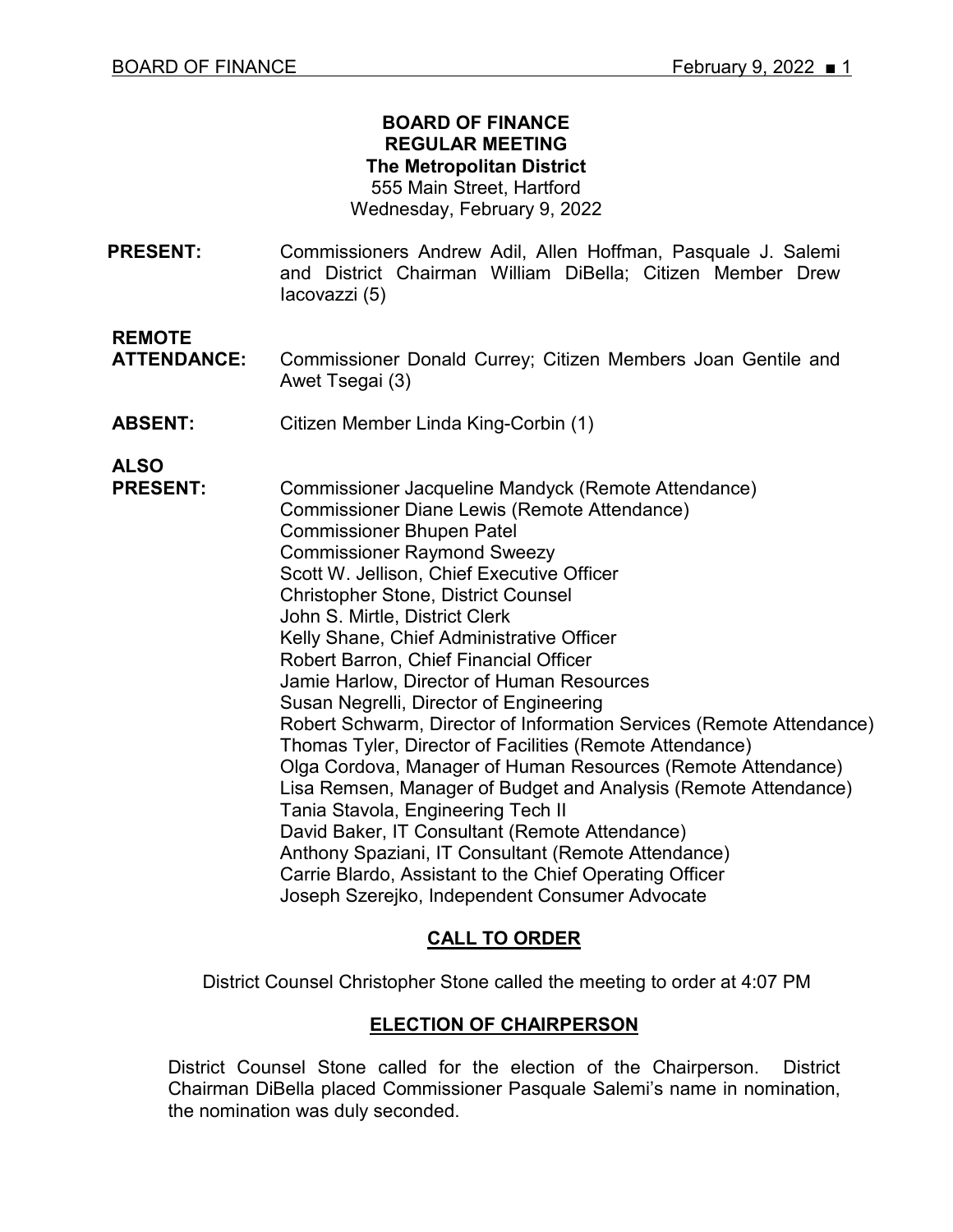There being no further nominations, the nominations were closed. Commissioner Salemi was elected Chairperson of the Board of Finance for 2022 and 2023. Chairperson Salemi assumed the Chair and thanked the Board of Finance.

### **ELECTION OF VICE CHAIRMAN**

Chairman Salemi called for the election of the Vice Chairperson. Commissioner Salemi placed Commissioner Allen Hoffman's name in nomination and the nomination was duly seconded.

There being no further nominations, the nominations were closed. Commissioner Hoffman was elected Vice Chairperson of the Board of Finance for 2022 and 2023.

### **PUBLIC COMMENTS RELATIVE TO AGENDA ITEMS**

No one from the public appeared to be heard.

### **APPROVAL OF MINUTES**

*On motion made by District Chairman DiBella and duly seconded, the meeting minutes of the Board of Finance meeting of November 23, 2021 were approved.*

# **CLOSEOUT OF WATER, SEWER, COMBINED & CLEAN WATER PROJECTS**

### **WATER CAPITAL PROJECTS**

To: Board of Finance for consideration February 9, 2022

The District has undertaken the task of updating its Capital Improvement Project (CIP) records. The task includes the identification of projects which have been completed, cancelled, or had a change of scope. Based upon the review, District staff now recommends that the following projects be closed.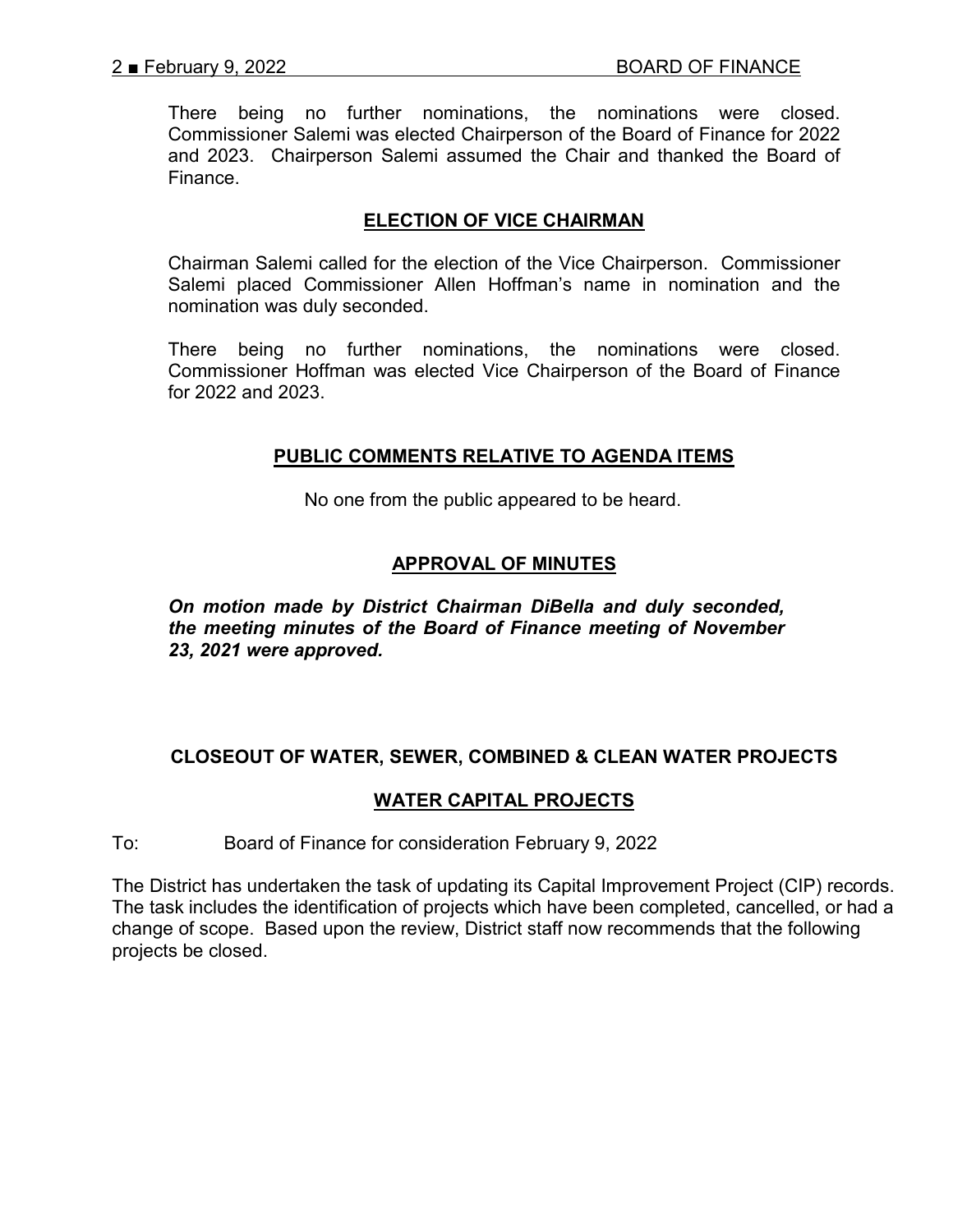|                           |                    |      |                                         |               |                 |                        | <b>Remaining Balance</b> |
|---------------------------|--------------------|------|-----------------------------------------|---------------|-----------------|------------------------|--------------------------|
| <b>Project Definition</b> | Year               | BA   | <b>Project Description</b>              | Town          | <b>Budget</b>   | <b>Expended Amount</b> | (UnAuthorize)            |
|                           |                    |      |                                         |               |                 |                        |                          |
| C-09000/WAT.CW1227.01     | 2009               | 2120 | <b>Water Facility Improvements</b>      | Various       | \$2,785,000.00  | \$<br>2,732,867.64     | 52,132.36<br>\$          |
|                           | 2009 Total         |      |                                         |               | 2,785,000.00    | 2,732,867.64           | 52,132.36                |
| C-13005/WAT.CW1372.01     | 2013               | 2120 | Oakwood WMR                             | Bloomfield    | 1,850,000.00    | 430,519.64             | 1,419,480.36             |
| C-13012/WAT.CW1366.01     | 2013               | 2120 | <b>Wickham Hill Basins</b>              | East Hartford | 4,980,000.00    | 4,093,532.96           | 886,467.04               |
| C-99P13/WAT.CW1376.01     | 2013               | 2120 | FY13-Paving Program                     | <b>MDC</b>    | 4,200,000.00    | 4,191,306.08           | 8,693.92                 |
|                           | 2013 Total         |      |                                         |               | 11,030,000.00   | 8,715,358.68           | 2,314,641.32             |
| C-14018/WDS.TM1314.01     | 2014               | 2120 | <b>UCONN Farmington HC</b>              | Farmington    | 5,000,000.00    | 3,431,182.40           | 1,568,817.60             |
| C-14005/WDS.TM0014.02     | 2014               | 2120 | Kilkenny Water Transmission Main        | West Hartford | 5,000,000.00    | 4,047,727.43           | 952,272.57               |
|                           | 2014 Total         |      |                                         |               | 10,000,000.00   | 7,478,909.83           | 2,521,090.17             |
| C-15020/WTF.FA00015.01    | 2015               | 2120 | <b>WTF Upgrades</b>                     | Various       | 1,000,000.00    | 996,101.62             | 3,898.38                 |
| C-15039/WDS.TM0115.02     | 2015               | 2120 | <b>WMR-Buckingham Street</b>            | Hartford      | 600,000.00      | 545,805.09             | 54,194.91                |
|                           | 2015 Total         |      |                                         |               | 1,600,000.00    | 1,541,906.71           | 58,093.29                |
| C-16002/WDS.TM0016.01     | 2016               | 2120 | Water Supply Improvement-Raw Water      | Barkhamsted   | 500,000.00      | 488,321.48             | 11,678.52                |
| C-16003/WDS.TM0516.01     | 2016               | 2120 | <b>Bloomfield Transmission Main Ext</b> | Bloomfield    | 8,000,000.00    | 5,489,752.30           | 2,510,247.70             |
|                           | 2016 Total         |      |                                         |               | 8,500,000.00    | 5,978,073.78           | 2,521,926.22             |
|                           |                    |      |                                         |               |                 |                        |                          |
|                           | <b>Grand Total</b> |      |                                         |               | \$33,915,000.00 | \$<br>26,447,116.64    | \$<br>7,467,883.36       |
|                           |                    |      |                                         |               |                 |                        |                          |

After reviewing the information contained herein

#### It is **RECOMMENDED** that it be

- Voted: That the Board of Finance recommends to the District Board passage of the following resolution:
- Resolved: That the District Board approves appropriation closeouts for the projects listed above.

Respectfully submitted,

Scott W. Jellison Chief Executive Officer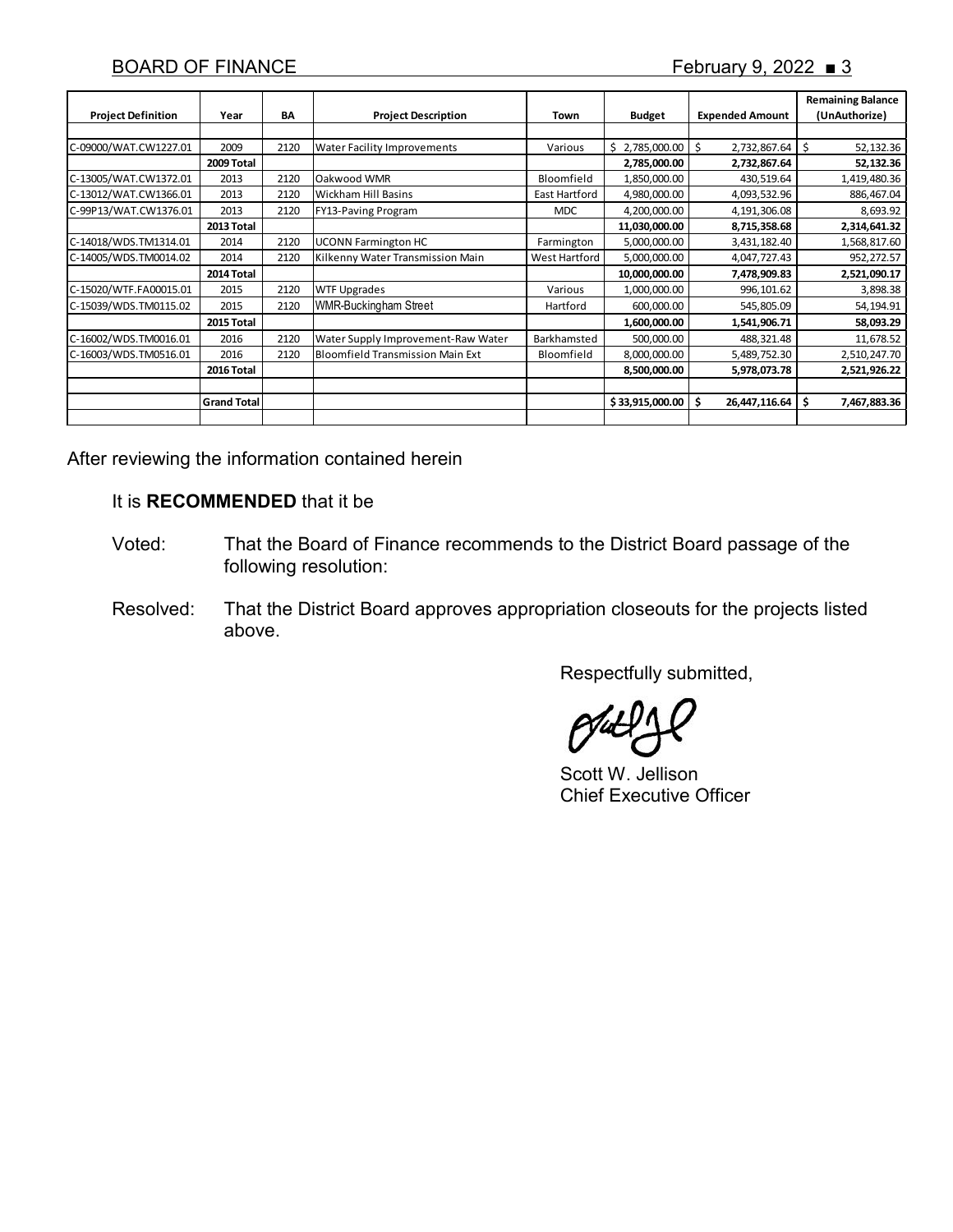# **SEWER CAPITAL PROJECTS**

To: Board of Finance for consideration February 9, 2022

The District has undertaken the task of updating its Capital Improvement Project (CIP) records. The task includes the identification of projects which have been completed, cancelled, or had a change of scope. Based upon the review, District staff now recommends that the following projects be closed.

|                           |                    |      |                                    |            |                 |                        | <b>Remaining Balance</b> |
|---------------------------|--------------------|------|------------------------------------|------------|-----------------|------------------------|--------------------------|
| <b>Project Definition</b> | Year               | BA   | <b>Project Description</b>         | Town       | <b>Budget</b>   | <b>Expended Amount</b> | (UnAuthorize)            |
|                           |                    |      |                                    |            |                 |                        |                          |
| C-10007/WWA.CS1153.01     | 2010               | 2110 | <b>WPC Electrical System</b>       | <b>MDC</b> | \$4,280,000.00  | Ŝ.<br>3,797,482.96     | \$<br>482,517.04         |
|                           | 2010 Total         |      |                                    |            | 4,280,000.00    | 3,797,482.96           | 482,517.04               |
| C-12008/WWA.CS1188.01     | 2012               | 2110 | WPC Renewal & Replacement          | <b>MDC</b> | 3,000,000.00    | 2,965,449.82           | 34,550.18                |
|                           | 2012 Total         |      |                                    |            | 3,000,000.00    | 2,965,449.82           | 34,550.18                |
| C-14015/SCS.SR0514.01     | 2014               | 2110 | Sewer Replacement-Packard & Daniel | Bloomfield | 3,000,000.00    | 1,523,392.17           | 1,476,607.83             |
| C-99V14/SCS.EQ0014.01     | 2014               | 2110 | <b>Backwater Valve</b>             | MDC.       | 750,000.00      | 750,000.00             |                          |
|                           | 2014 Total         |      |                                    |            | 3,750,000.00    | 2,273,392.17           | 1,476,607.83             |
| C-15021/SCS.SR0015.01     | 2015               | 2110 | Bond Street Area Sewer Rehab       | Hartford   | 1,400,000.00    | 1,047,835.23           | 352,164.77               |
| C-15025/SCS.SR0015.06     | 2015               | 2110 | Sewer Rehabilitation Program       | <b>MDC</b> | 5,000,000.00    | 3,314,560.55           | 1,685,439.45             |
|                           | 2015 Total         |      |                                    |            | 6,400,000.00    | 4,362,395.78           | 2,037,604.22             |
| C-16005/SCS.SR0016.01     | 2016               | 2110 | Sewer Rehabilitation Program       | <b>MDC</b> | 3,600,000.00    | 3,599,999.30           | 0.70                     |
|                           | 2016 Total         |      |                                    |            | 3,600,000.00    | 3,599,999.30           | 0.70                     |
| C-19013/SCS.SR0019.04     | 2019               | 2110 | Various Sewer Pipe Rehabilitation  | <b>MDC</b> | 5,000,000.00    | 4,964,499.58           | 35,500.42                |
|                           | 2019 Total         |      |                                    |            | 5,000,000.00    | 4,964,499.58           | 35,500.42                |
|                           |                    |      |                                    |            |                 |                        |                          |
|                           | <b>Grand Total</b> |      |                                    |            | \$26,030,000.00 | 21,963,219.61<br>S     | \$.<br>4,066,780.39      |

After reviewing the information contained herein

### It is **RECOMMENDED** that it be

- Voted: That the Board of Finance recommends to the District Board passage of the following resolution:
- Resolved: That the District Board approves appropriation closeouts for the projects listed above.

Respectfully submitted,

Scott W. Jellison Chief Executive Officer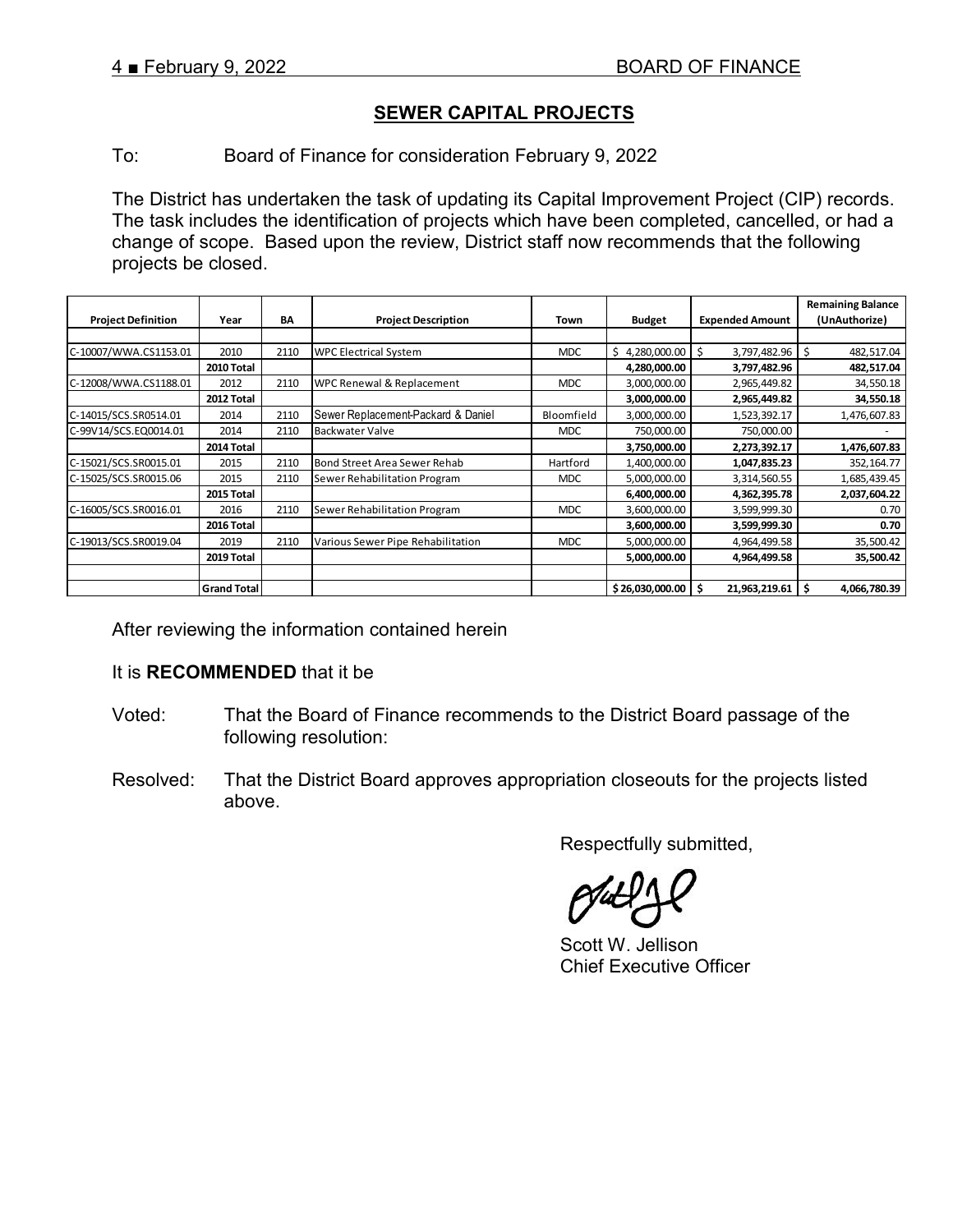# **COMBINED CAPITAL PROJECTS**

To: Board of Finance for consideration February 9, 2022

The District has undertaken the task of updating its Capital Improvement Project (CIP) records. The task includes the identification of projects which have been completed, cancelled, or had a change of scope. Based upon the review, District staff now recommends that the following projects be closed.

|                           |                   |    |                                          |            |                    |                        | <b>Remaining Balance</b> |
|---------------------------|-------------------|----|------------------------------------------|------------|--------------------|------------------------|--------------------------|
| <b>Project Definition</b> | Year              | BA | <b>Project Description</b>               | Town       | <b>Budget</b>      | <b>Expended Amount</b> | (UnAuthorize)            |
|                           |                   |    |                                          |            |                    |                        |                          |
| C-13014/COM.CFP178.01     | 2013              |    | 2130 Communications System               | <b>MDC</b> | 1,000,000.00<br>Ś. | \$<br>566,477.58       | \$<br>433,522.42         |
| C-13015/COM.CFP183.01     | 2013              |    | 2130 Information Technology-Applications | <b>MDC</b> | 5,000,000.00       | 4,901,260.62           | 98,739.38                |
| C-13016/COM.CFP184.01     | 2013              |    | 2130 Information Technology-Hardware     | <b>MDC</b> | 5,000,000.00       | 4,882,537.23           | 117,462.77               |
|                           | 2013 Total        |    |                                          |            | 11,000,000.00      | 10,350,275.43          | 649,724.57               |
| C-16008/COM.EQ0016.01     | 2016              |    | 2130 Information Technology-Upgrades     | <b>MDC</b> | 5,000,000.00       | 4,865,048.88           | 134,951.12               |
|                           | 2016 Total        |    |                                          |            | 5,000,000.00       | 4,865,048.88           | 134,951.12               |
| C-99F17/COM.VE0017.01     | 2017              |    | 2130 Fleet Replacement                   | <b>MDC</b> | 800,000.00         | 791,761.96             | 8,238.04                 |
|                           | 2017 Total        |    |                                          |            | 800,000.00         | 791,761.96             | 8,238.04                 |
| C-18004/COM.EQ0018.01     | 2018              |    | 2130 Information Technology-Equipment    | <b>MDC</b> | 7,500,000.00       | 7,449,126.00           | 50,874.00                |
|                           | 2018 Total        |    |                                          |            | 7,500,000.00       | 7,449,126.00           | 50,874.00                |
| C-99F19/COM.VE0019.01     | 2019              |    | 2130 Fleet Replacement                   | <b>MDC</b> | 1,700,000.00       | 1,696,103.73           | 3,896.27                 |
|                           | 2019 Total        |    |                                          |            | 1,700,000.00       | 1,696,103.73           | 3,896.27                 |
| C1H02                     | 2020              |    | 2130 Survey & Construction               | <b>MDC</b> | 4,500,000.00       | 3,674,461.35           | 825,538.65               |
| C1H03                     | 2020              |    | 2130 Engineering Services                | <b>MDC</b> | 4,000,000.00       | 3,627,477.76           | 372,522.24               |
| C1H04                     | 2020              |    | 2130 Construction Services               | <b>MDC</b> | 2,000,000.00       | 1,561,094.76           | 438,905.24               |
| C1H05                     | 2020              |    | 2130 Technical Services                  | <b>MDC</b> | 4,000,000.00       | 3,453,713.23           | 546,286.77               |
|                           | <b>2020 Total</b> |    |                                          |            | 14,500,000.00      | 12,316,747.10          | 2,183,252.90             |
|                           |                   |    |                                          |            |                    |                        |                          |
|                           | Grand Total       |    |                                          |            | \$40,500,000.00    | \$<br>37,469,063.10    | \$<br>3,030,936.90       |

After reviewing the information contained herein

### It is **RECOMMENDED** that it be

- Voted: That the Board of Finance recommends to the District Board passage of the following resolution:
- Resolved: That the District Board approves appropriation closeouts for the projects listed above.

Respectfully submitted,

Scott W. Jellison Chief Executive Officer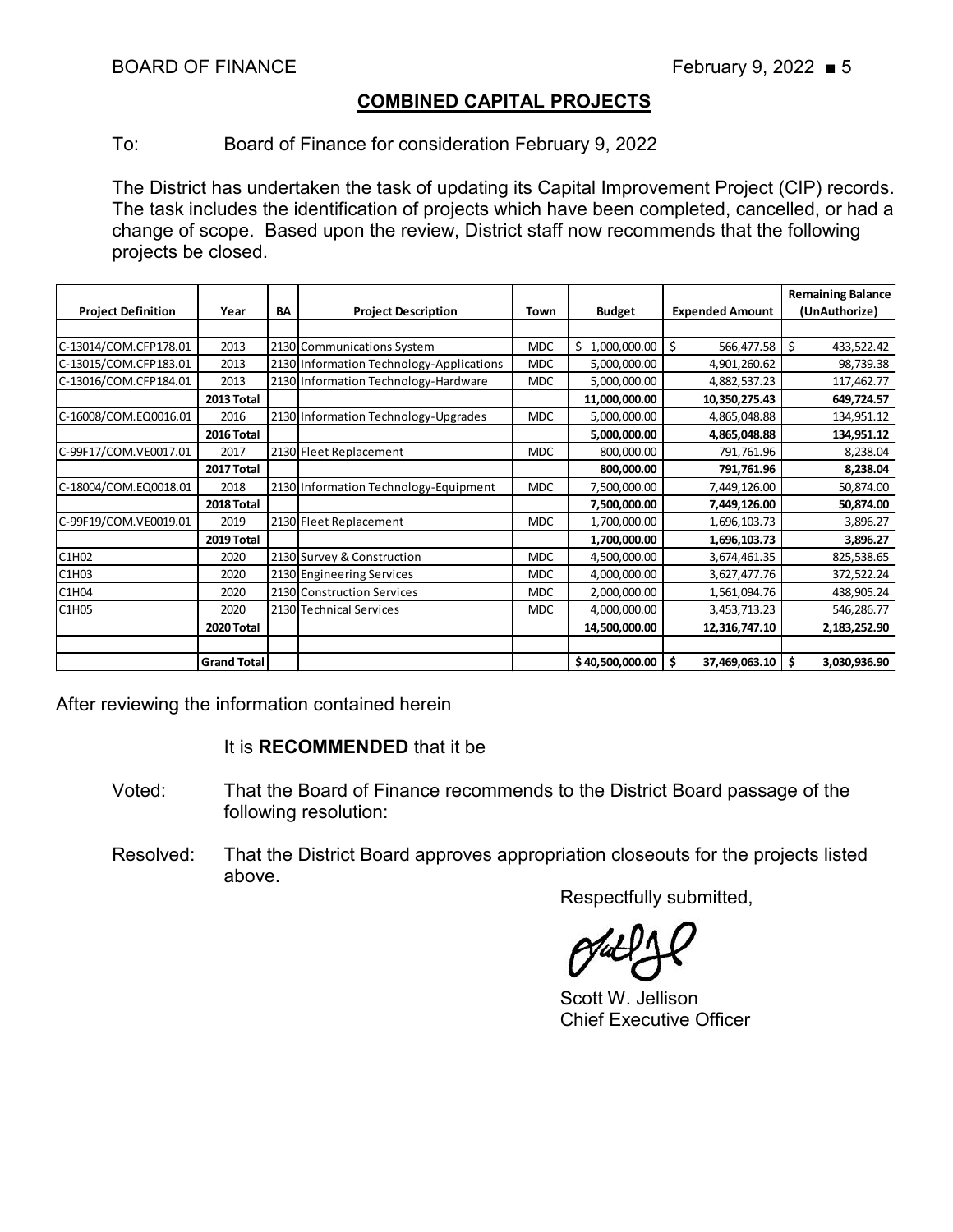# **CLEAN WATER FUND PROJECTS**

### To: Board of Finance for consideration February 9, 2022

The District has undertaken the task of updating its Clean Water Fund Projects records. The task includes the identification of projects which have been completed, cancelled, or had a change of scope. Based upon the review, District staff now recommends that the following projects be closed.

|                           |      |                    |                              |            |                  |                        | <b>Remaining Balance</b> |
|---------------------------|------|--------------------|------------------------------|------------|------------------|------------------------|--------------------------|
| <b>Project Definition</b> | Year | BA                 | <b>Project Description</b>   | Town       | <b>Budget</b>    | <b>Expended Amount</b> | (UnAuthorize)            |
|                           |      |                    |                              |            |                  |                        |                          |
| C-10008/CW1.NSSTOW.02     | 2010 | 2300               | 2010 Tower Ave South         | Hartford   | \$<br>10,000.00  | Ŝ.<br>10,000.00        | \$                       |
| C-11006/CW1.WTFHAR.18     | 2011 | 2300               | 2011 Wet Weather Expansion   | Hartford   | 31,494,239.87    | 31,494,239.87          |                          |
| C-12001/CW1.SSONWT.07     | 2012 | 2300               | 2012 Cedar Newington         | Newington  | 3,937,769.30     | 3,937,769.30           |                          |
| C-12010/CW1.SSORKH.07     | 2012 | 2300               | 2012 RH Interceptor          | Rocky Hill | 32,862,055.42    | 32,862,055.42          |                          |
| C-13000/CW1.SSOGEN.13     | 2013 | 2300               | 2013 SSO Elimination         | <b>MDC</b> | 1,604,178.02     | 1,604,178.02           |                          |
| C-13001/CW1.SSSPAR.11     | 2013 | 2300               | 2013 Green Infrastructure    | Hartford   | 605,082.99       | 605,082.99             |                          |
| C-13018/CW1.WTFHAR.20     | 2013 | 2300               | 2013 WWEP #2012-20           | Hartford   | 90,168,900.86    | 90,168,900.86          |                          |
|                           |      | 2300 Total         |                              |            | 160,682,226.46   | 160,682,226.46         |                          |
| C-13013/CW2.WTFRKH.04     | 2013 | 2400               | 2013 RHWPCF Cap & Up         | Rocky Hill | 57,616,907.66    | 57,616,907.66          |                          |
| C-15007/CW2.CSOGEN.17     | 2015 | 2400               | 2015 Large Diameter Clean    | <b>MDC</b> | 5,146,489.08     | 5,146,489.08           |                          |
| C-15038/CW2.SSOGEN.16     | 2015 | 2400               | 2015 CMOM Plan Updates       | <b>MDC</b> | 85,515.92        | 85,515.92              |                          |
| C-16010/CW2.WTFHAR.25     | 2016 | 2400               | 2016 Ash Lagoon Cl.          | Hartford   | 123,883.27       | 123,883.27             |                          |
| C-16011/CW2.SSSPAR.13     | 2016 | 2400               | 2016 Bartholomew Avenue      | Hartford   | 83,699.01        | 83,699.01              |                          |
| C-16013/CW2.WTFRKH.05     | 2016 | 2400               | 2016 RHWPCF Outfall          | Rocky Hill | 3,869,454.64     | 3,869,454.64           |                          |
| C-17003/CW2.CSOGRA.05     | 2017 | 2400               | 2017 North Branch Park River | Hartford   | 709,818.89       | 709,818.89             |                          |
|                           |      | 2400 Total         |                              |            | 67,635,768.47    | 67,635,768.47          |                          |
|                           |      |                    |                              |            |                  |                        |                          |
|                           |      | <b>Grand Total</b> |                              |            | \$228,317,994.93 | 228,317,994.93         | \$                       |

After reviewing the information contained herein

### It is **RECOMMENDED** that it be

- Voted: That the Board of Finance recommends to the District Board passage of the following resolution:
- Resolved: That the District Board approves appropriation closeouts for the projects listed above.

Respectfully submitted,

Scott W. Jellison Chief Executive Officer

*On motion made by Commissioner Adil and duly seconded, the report was received and resolutions adopted by unanimous vote of those present.*